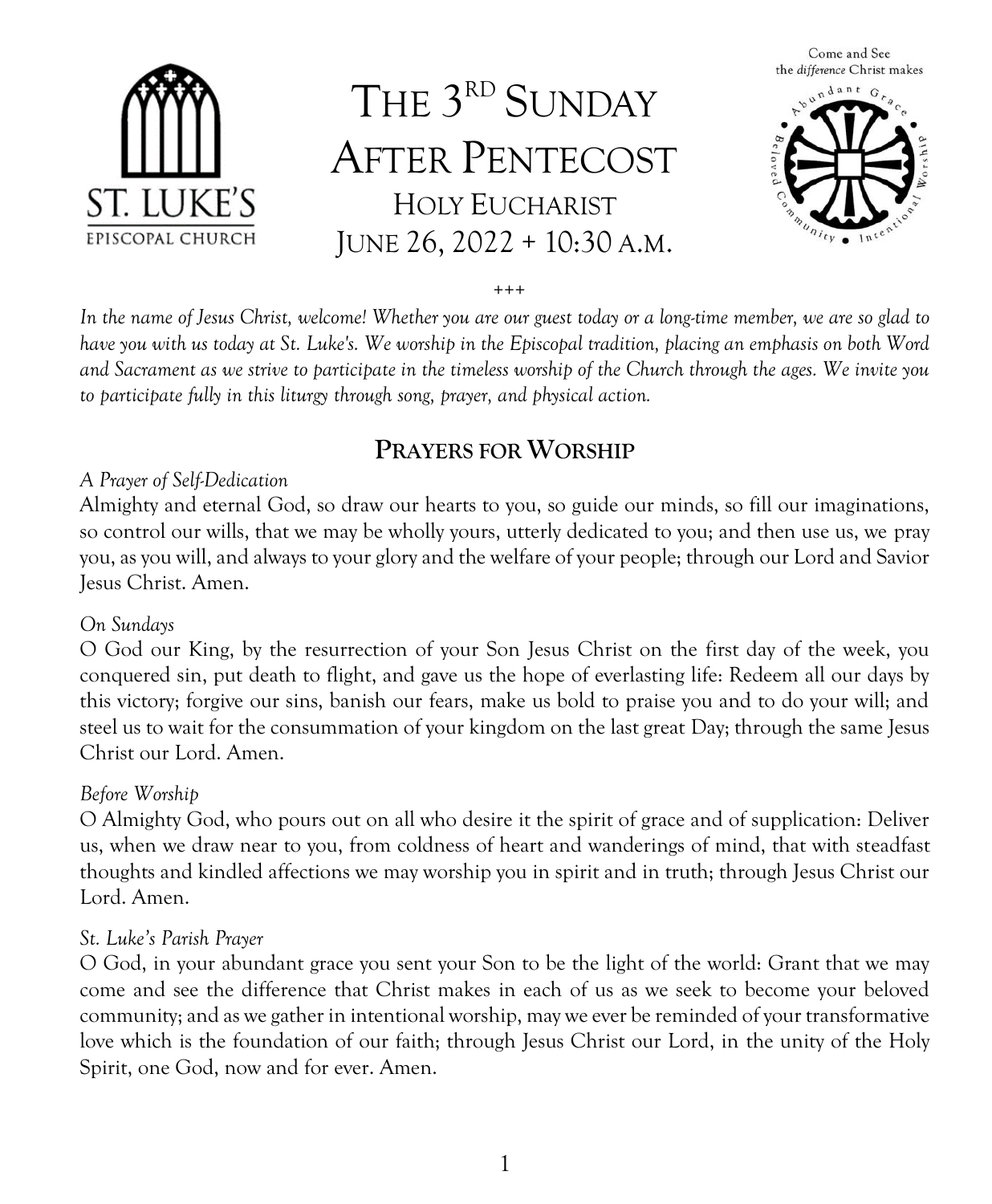*The liturgy for the summer months comes from resources approved by the General Convention of the Episcopal Church called "Enriching Our Worship" and an expansive language version of the Holy Eucharist from the Prayer Book. Some of the language of the prayers is different from what we are accustomed to, which is helpful in keeping us alert to the meaning of the words we use. The language is also broader and more inclusive as it addresses God. There will be aspects of this liturgy that you appreciate and aspects that you do not – use both as opportunities to reflect, wonder, grow, and pray.*

### **THE WORD OF GOD**

## **VOLUNTARY**

**HYMN IN PROCESSION** #594 God of grace and God of glory *Cwm Rhondda*

*Please stand. Sung by all.*

*Hymns are found in the (blue) Hymnal 1982 in your pew rack. The Procession symbolizes both our pilgrim journey as travelers in the world, and also our following of Christ as our Head. Music helps us to lift our voices in beauty and song as we praise God.*

*Celebrant*: Blessed be God: Father, Son, and Holy Spirit.

*People*: **And blessed be God's reign, now and for ever. Amen.**

### **COLLECT FOR PURITY**

*The Collect is a prayer that is connected to the theme of the day.*

Almighty God, to you all hearts are open, all desires known, and from you no secrets are hid: Cleanse the thoughts of our hearts by the inspiration of your Holy Spirit, that we may perfectly love you, and worthily magnify your holy Name; through Christ our Lord. **Amen.**

## **GLORIA: S-277** *Sung by all.* David Hurd

*The* Gloria in excelsis Deo *is an ancient Greek hymn that has been a feature of the Eucharistic liturgy for centuries. We join with all of creation in robustly singing the praises of the Triune God: Father, Son, and Holy Spirit, and offering thanks for God's mercy.*

## **COLLECT OF THE DAY**

*Celebrant*: God be with you.

*People*: **And also with you.**

*Celebrant*: Let us pray: Almighty God, you have built your Church upon the foundation of the apostles and prophets, Jesus Christ himself being the chief cornerstone: Grant us so to be joined together in unity of spirit by their teaching, that we may be made a holy temple acceptable to you; through Jesus Christ our Lord, who lives and reigns with you and the Holy Spirit, one God, for ever and ever. **Amen.**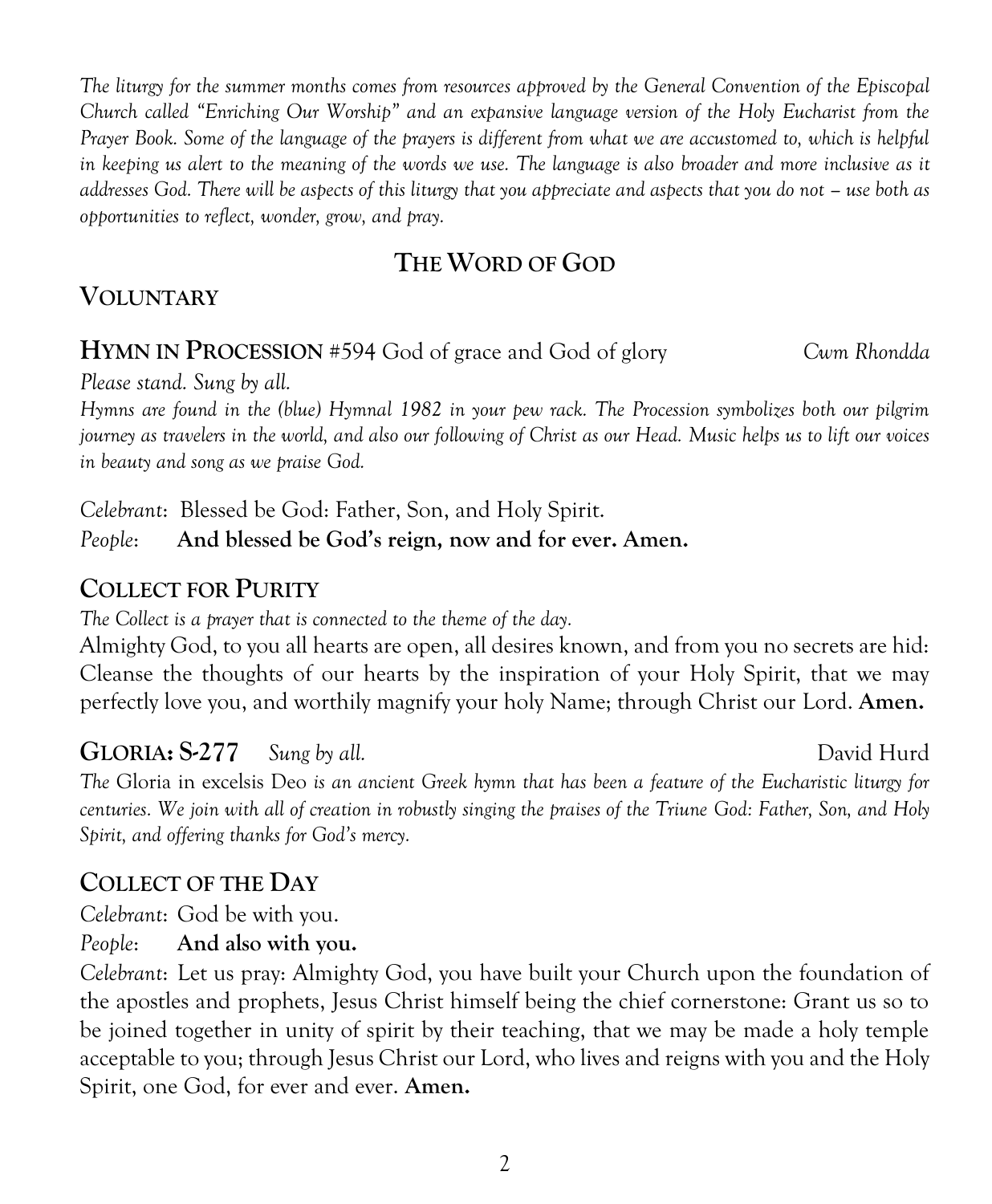### **THE FIRST READING** *Please be seated.* **2 Kings 2:1-2, 6-14**

*Each Eucharistic liturgy contains four readings from Scripture: from the Old Testament, the Psalms, a Letter of Paul or other New Testament book, and one of the Gospels.*

When the Lord was about to take Elijah up to heaven by a whirlwind, Elijah and Elisha were on their way from Gilgal. Elijah said to Elisha, "Stay here; for the Lord has sent me as far as Bethel." But Elisha said, "As the Lord lives, and as you yourself live, I will not leave you." So they went down to Bethel.

Then Elijah said to him, "Stay here; for the Lord has sent me to the Jordan." But he said, "As the Lord lives, and as you yourself live, I will not leave you." So the two of them went on. Fifty men of the company of prophets also went, and stood at some distance from them, as they both were standing by the Jordan. Then Elijah took his mantle and rolled it up, and struck the water; the water was parted to the one side and to the other, until the two of them crossed on dry ground.

When they had crossed, Elijah said to Elisha, "Tell me what I may do for you, before I am taken from you." Elisha said, "Please let me inherit a double share of your spirit." He responded, "You have asked a hard thing; yet, if you see me as I am being taken from you, it will be granted you; if not, it will not." As they continued walking and talking, a chariot of fire and horses of fire separated the two of them, and Elijah ascended in a whirlwind into heaven. Elisha kept watching and crying out, "Father, father! The chariots of Israel and its horsemen!" But when he could no longer see him, he grasped his own clothes and tore them in two pieces.

He picked up the mantle of Elijah that had fallen from him, and went back and stood on the bank of the Jordan. He took the mantle of Elijah that had fallen from him, and struck the water, saying, "Where is the Lord, the God of Elijah?" When he had struck the water, the water was parted to the one side and to the other, and Elisha went over.

*Lector:* The Word of the Lord. *People:* **Thanks be to God.**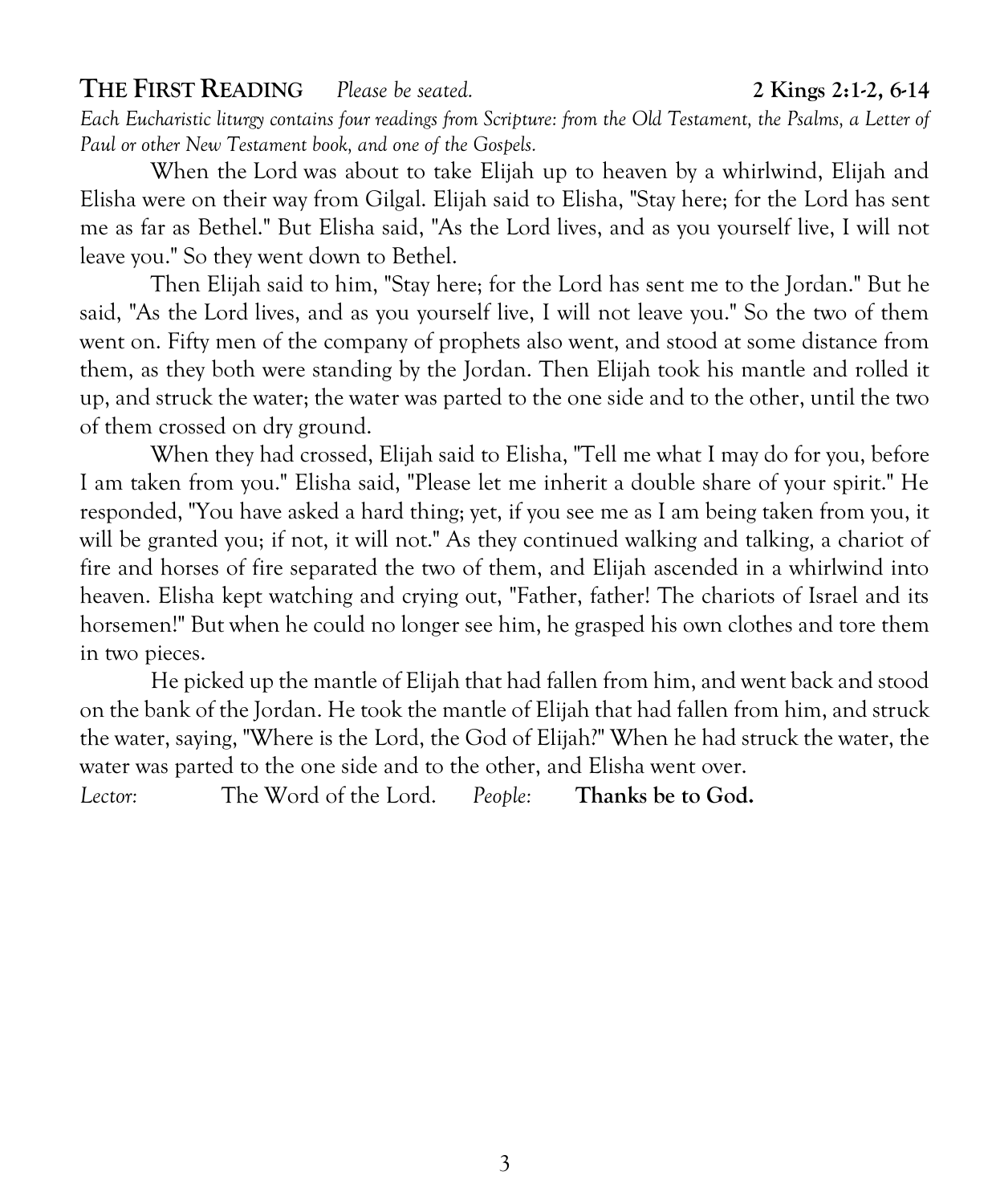### **PSALM 77:1-2, 11-20** Plainsong

*Please remain seated. Sung by all.*

*The Psalms constitute the prayer book and the hymnal of the Hebrew people, as well as the early Church, and were written to be sung.*



- 1 I will erv a/loud to God:\* I will cry aloud, and / he will hear me.
- 2 In the day of my trouble I / sought the LORD;\* my hands were stretched out by night and did not tire; I refused / to be comforted.
- 11 I will remember the works of the / LORD.\* and call to mind your won/ders of old time.
- 12 I will meditate on / all your acts\* and pon/der your mighty deeds.
- 13 Your way, O God, is / holy;\* who is so great a  $/$  god as our God?
- 14 You are the God who works / wonders\* and have declared your power a/mong the peoples.
- 15 By your strength you have redeemed your / people,\* the children of Ja/cob and Joseph.
- 16 The waters saw you, O God; the waters saw you and / trembled;\* the very / depths were shaken.
- 17 The clouds poured out water; the skies / thundered;\* your ar/rows flashed to and fro;
- The sound of your thunder was in the whirlwind; 18 your lightnings lit / up the world;\* the earth / trembled and shook.
- 19 Your way was in the sea, and your paths in the great / waters,\* yet your foot/steps were not seen.
- 20 You led your people / like a flock\* by the hand of Mo/ses and Aaron.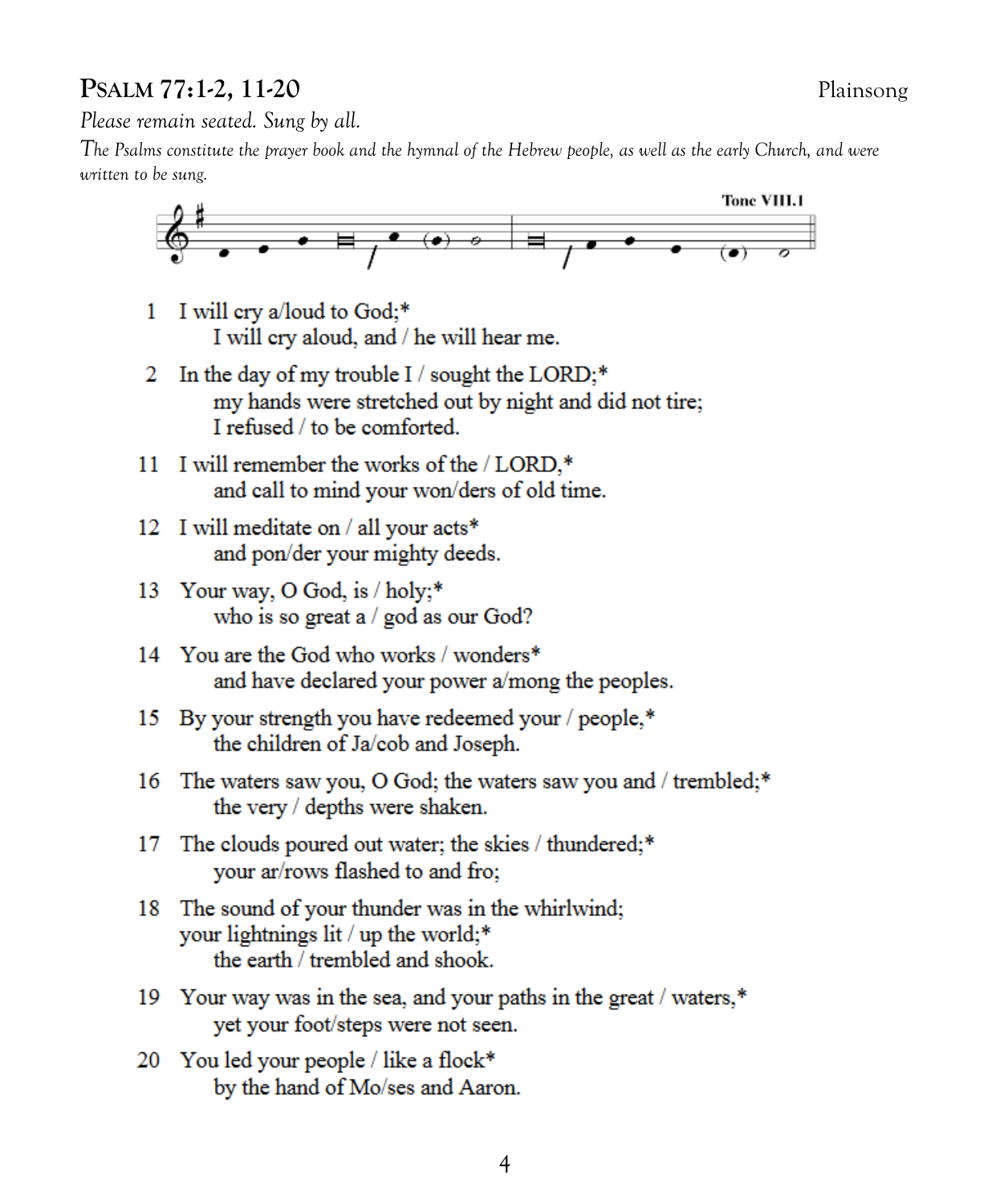### **THE SECOND READING Galatians 5:1,13-25**

### For freedom Christ has set us free. Stand firm, therefore, and do not submit again to a yoke of slavery.

For you were called to freedom, brothers and sisters; only do not use your freedom as an opportunity for self-indulgence, but through love become slaves to one another. For the whole law is summed up in a single commandment, "You shall love your neighbor as yourself." If, however, you bite and devour one another, take care that you are not consumed by one another.

Live by the Spirit, I say, and do not gratify the desires of the flesh. For what the flesh desires is opposed to the Spirit, and what the Spirit desires is opposed to the flesh; for these are opposed to each other, to prevent you from doing what you want. But if you are led by the Spirit, you are not subject to the law. Now the works of the flesh are obvious: fornication, impurity, licentiousness, idolatry, sorcery, enmities, strife, jealousy, anger, quarrels, dissensions, factions, envy, drunkenness, carousing, and things like these. I am warning you, as I warned you before: those who do such things will not inherit the kingdom of God.

By contrast, the fruit of the Spirit is love, joy, peace, patience, kindness, generosity, faithfulness, gentleness, and self-control. There is no law against such things. And those who belong to Christ Jesus have crucified the flesh with its passions and desires. If we live by the Spirit, let us also be guided by the Spirit.

*Lector:* The Word of the Lord. *People:* **Thanks be to God.** 

**GRADUAL HYMN** #559 Lead us, heavenly Father *Please stand*. *Sung by all. Dulce carmen In the ancient Church, the Gradual was a psalm sung by the Cantor on the lower step of the sanctuary. The word "Gradual" comes from the Latin word meaning "step." Liturgically, we are stepping towards the climax of the Liturgy of the Word – the proclamation of the Gospel.* 

# **THE HOLY GOSPEL Luke 9:51-62**

*Deacon:* The Holy Gospel of our Lord Jesus Christ according to Luke.

### *People:* **Glory to you, Lord Christ.**

When the days drew near for Jesus to be taken up, he set his face to go to Jerusalem. And he sent messengers ahead of him. On their way they entered a village of the Samaritans to make ready for him; but they did not receive him, because his face was set toward Jerusalem. When his disciples James and John saw it, they said, "Lord, do you want us to command fire to come down from heaven and consume them?" But he turned and rebuked them. Then they went on to another village.

As they were going along the road, someone said to him, "I will follow you wherever you go." And Jesus said to him, "Foxes have holes, and birds of the air have nests; but the Son of Man has nowhere to lay his head." To another he said, "Follow me." But he said,

5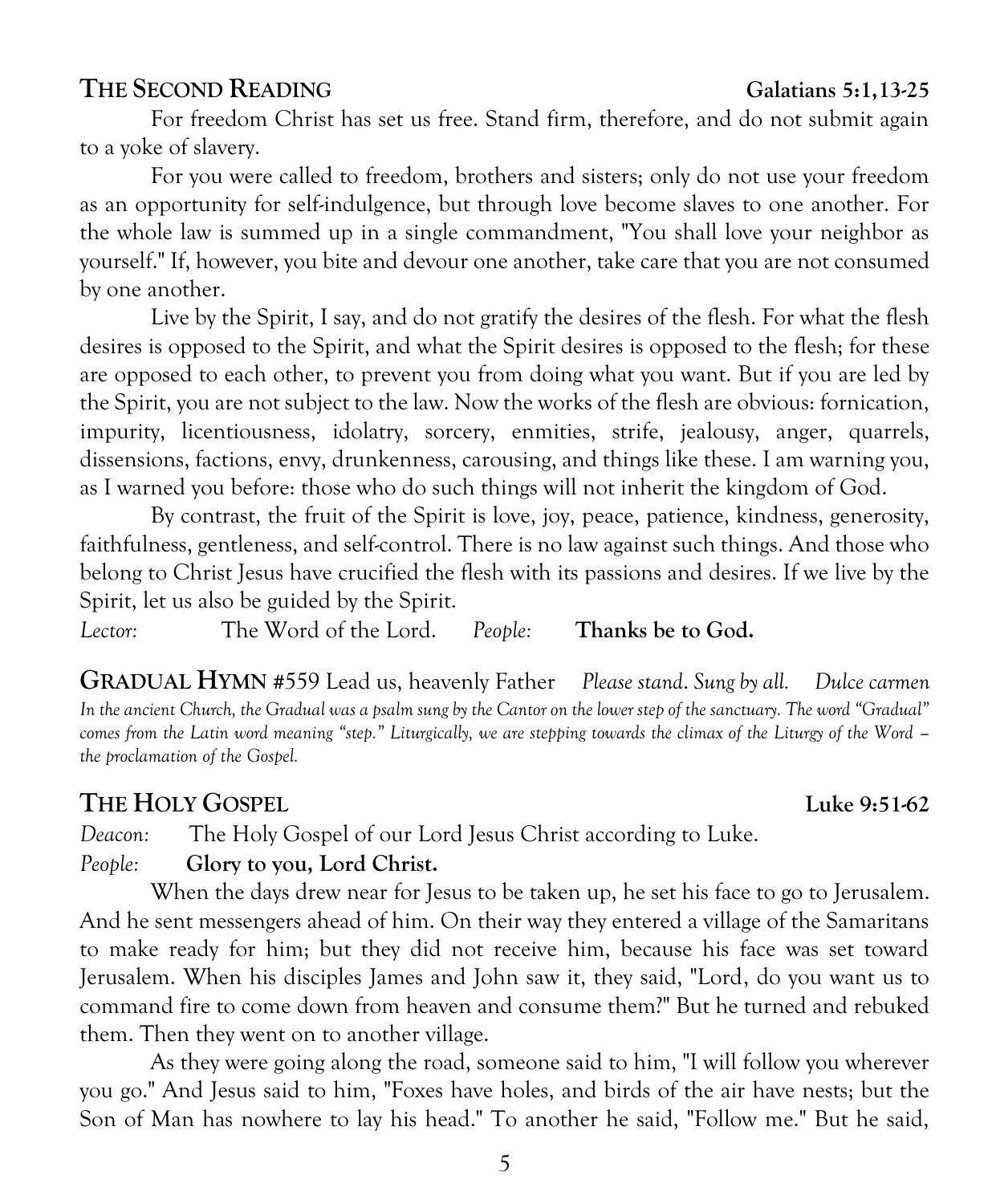6

"Lord, first let me go and bury my father." But Jesus said to him, "Let the dead bury their own dead; but as for you, go and proclaim the kingdom of God." Another said, "I will follow you, Lord; but let me first say farewell to those at my home." Jesus said to him, "No one who puts a hand to the plow and looks back is fit for the kingdom of God."

| Deacon: | The Gospel of the Lord. | People: | Praise to you, Lord. Christ. |
|---------|-------------------------|---------|------------------------------|
|         |                         |         |                              |

| <b>THE SERMON</b> | Please be seated. | The Rev. Dr. Robert Black |
|-------------------|-------------------|---------------------------|
|                   |                   |                           |

# **THE NICENE CREED** *Please stand. BCP, 358*

*The Nicene Creed is the summary of Christian teaching, sometimes called the Symbol of the Faith. It was formulated over two ecumenical councils in the fourth century, and focuses on the nature of Jesus Christ as both fully God and fully human.*

### **THE PRAYERS OF THE PEOPLE** *Please remain standing, or kneel. In the Prayers, we lift up the concerns of the community, the Church, and the world. This version of the prayers is adapted from Common Worship of the Church of England.*

| Deacon:                 | In the power of the Spirit and in union with Christ, let us pray to the Father.                                                        |
|-------------------------|----------------------------------------------------------------------------------------------------------------------------------------|
| Intercessor:<br>People: | Hear our prayers, O Lord God.<br>Hear us, good Lord.                                                                                   |
| Intercessor:<br>People: | Govern and direct your holy Church; fill it with love and truth; and grant it<br>that unity which is your will.<br>Hear us, good Lord. |
| Intercessor:<br>People: | Give us boldness to preach the Gospel in all the world, and to make disciples<br>of all the nations.<br>Hear us, good Lord.            |
| Intercessor:            | Enlighten our bishops and all your ministers with knowledge and                                                                        |
|                         | understanding, that by their teaching and their lives they may proclaim your<br>word.                                                  |
| People:                 | Hear us, good Lord.                                                                                                                    |
| Intercessor:<br>People: | Guide the leaders of the nations into the ways of peace and justice.<br>Hear us, good Lord.                                            |
| Intercessor:            | Bless those who administer the law, that they may uphold justice, honesty<br>and truth.                                                |
| People:                 | Hear us, good Lord.                                                                                                                    |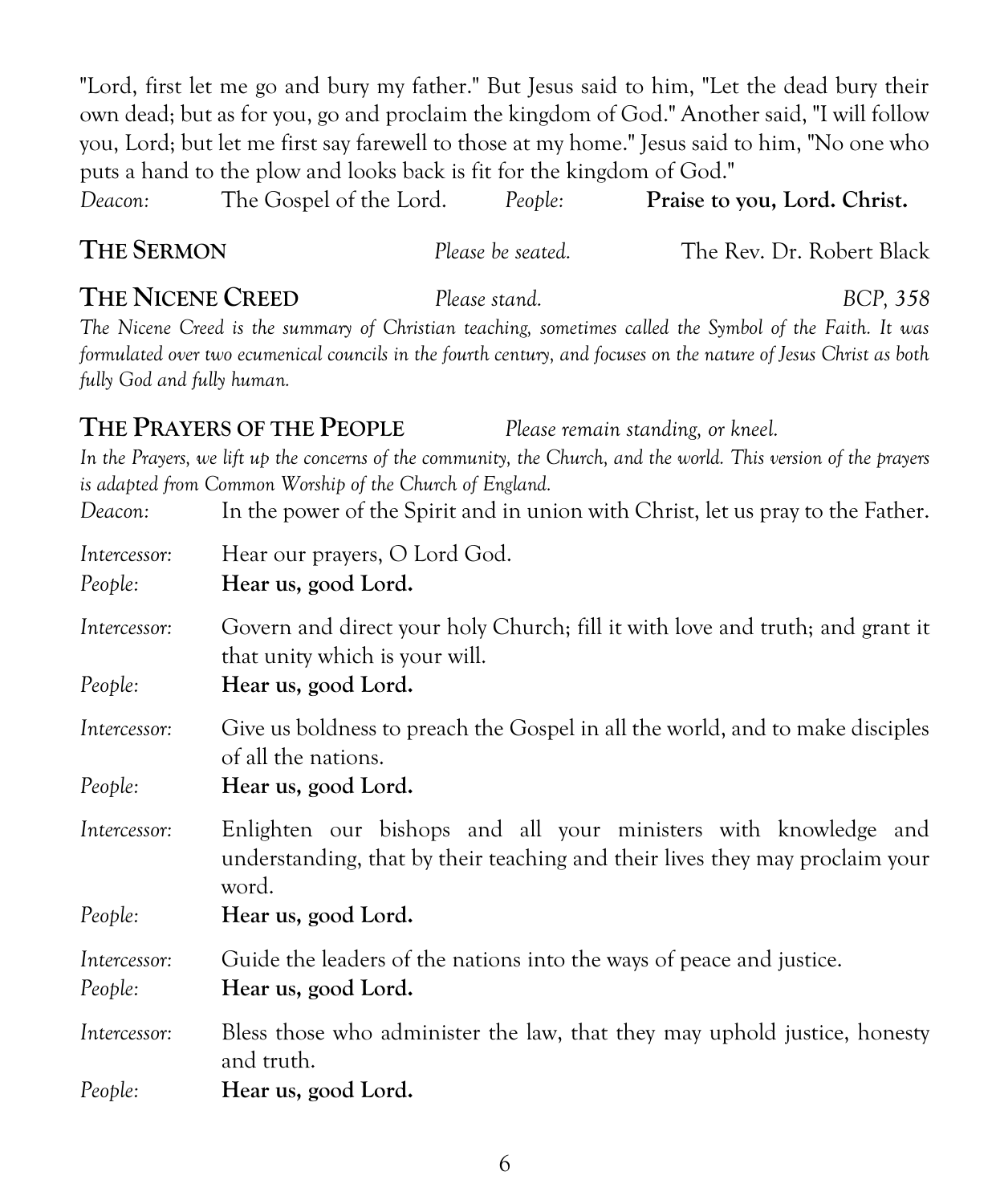| Intercessor:<br>People: | Give us the will to use the fruits of the earth to your glory, and for the good<br>of all creation.<br>Hear us, good Lord.    |
|-------------------------|-------------------------------------------------------------------------------------------------------------------------------|
| Intercessor:<br>People: | Help and comfort the lonely, the oppressed, refuges, and prisoners.<br>Hear us, good Lord.                                    |
| Intercessor:<br>People: | Keep in safety those who travel, and all who are in danger.<br>Hear us, good Lord.                                            |
| Intercessor:<br>People: | Heal the sick in body and mind, and provide for the homeless, the hungry,<br>and those in poverty.<br>Hear us, good Lord.     |
|                         |                                                                                                                               |
| Intercessor:            | Hear us as we remember those who have died in the peace of Christ, and<br>grant us with them a share in your eternal kingdom. |
| People:                 | Hear us, good Lord.                                                                                                           |
|                         | The Celebrant adds a concluding prayer.                                                                                       |

### **THE CONFESSION & ABSOLUTION**

*Before we move to receive the Sacrament of God's grace in the Eucharist, we are honest about our need for forgiveness as we seek reconciliation with God and one another.*

*Deacon:* Let us confess our sins to God.

*Please kneel. Silence is kept before the prayer begins.*

*All:* **God of all mercy, we confess that we have sinned against you, opposing your will in our lives. We have denied your goodness in each other, in ourselves, and in the world you have created. We repent of the evil that enslaves us, the evil we have done, and the evil done on our behalf. Forgive, restore, and strengthen us through our Savior Jesus Christ, that we may abide in your love and serve only your will. Amen.**

## **THE PEACE**

*As we have been reconciled to God, we receive the peace from the Celebrant and show signs of reconciliation to one another.*

*Celebrant:* The peace of Christ be always with you.

*People:* **And also with you.**

**WELCOME & ANNOUNCEMENTS** *Please be seated.*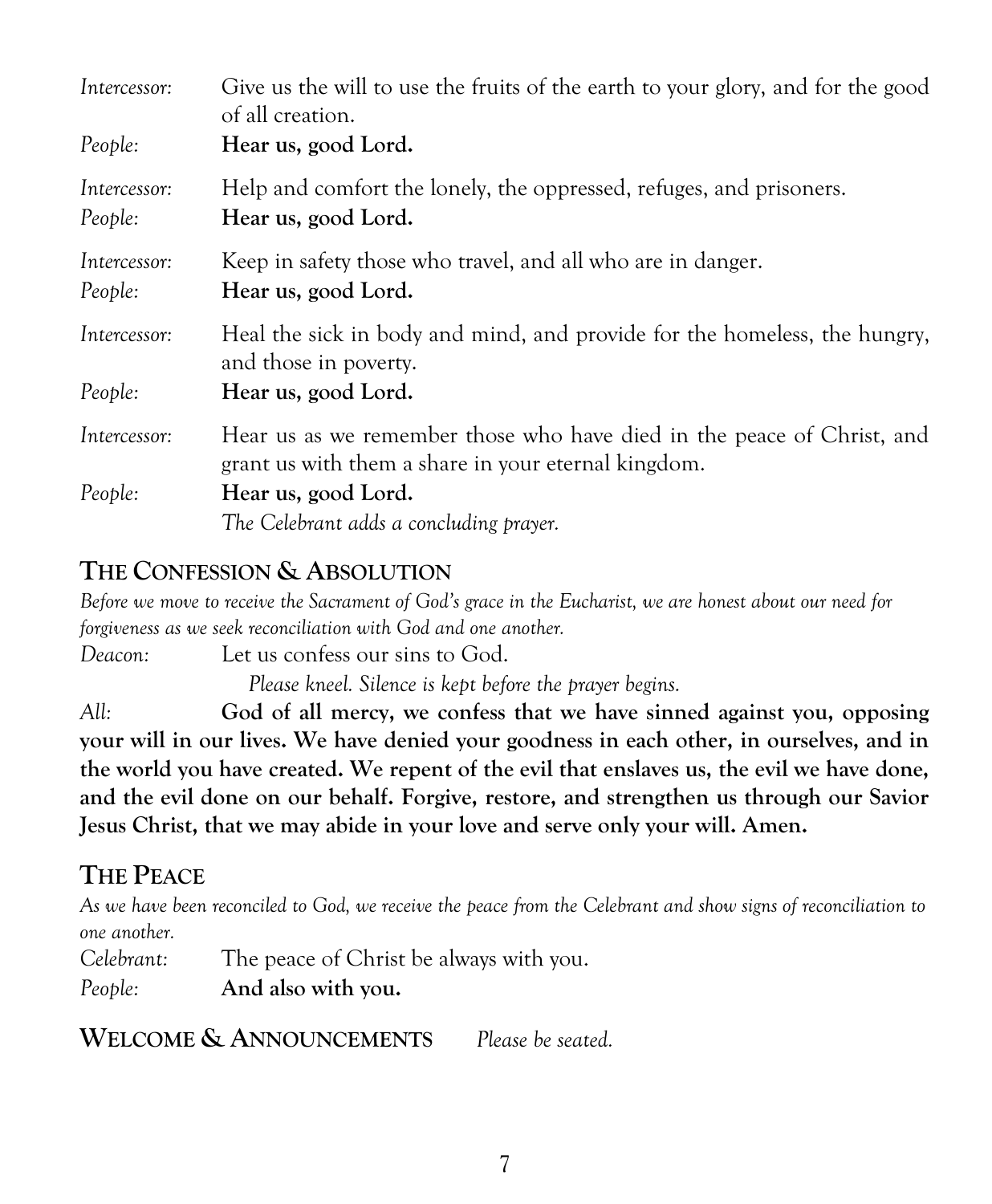### **BIRTHDAY PRAYER** *Prayed by all.*

*Church members and guests are invited to come forward if they are celebrating a birthday in the previous or upcoming week. No contribution is required, but many put money into the small birthday box in thanksgiving for a year of life. The funds go to the Rector's Discretionary Fund which is used in assisting those in economic hardship.*

**Watch over your children, O Lord, as their days increase; bless and guide them wherever they may be. Strengthen them when they stand; comfort them when discouraged or sorrowful; raise them up if they fall; and in their hearts may your peace which passes understanding abide all the days of their lives; through Jesus Christ our Lord. Amen.**

# **THE HOLY COMMUNION**

### **OFFERTORY SENTENCE**

*If you are our guest today, we encourage you to fill out a Guest Information card (found in the pew rack in front of you) and place it in the offering plate or give it to the clergy after church today. We want to be able to fully welcome you into the life of this parish. May God bless you this and every day.*

### **OFFERTORY ANTHEM** "Bright Canann" Robert Shaw

*O who will come and go with me? I am bound for the land of Canaan. I'm bound fair Canaan's land to see, I am bound for the land of Canaan.*

*I'll join with them who've gone before, I am bound for the land of Canaan.*

*Where sin and sorrow are no more, I am bound for the land of Canaan.*

*Oh, Canaan; bright Canaan! I'm bound for the land of Canaan, Oh, Canaan, it is my happy home, I am bound for the land of Canaan.*

Early American Folk Hymn

*At the Offertory, we offer gifts back to God, in thanksgiving for, and acknowledgment of, the divine source of all that we are and have. Often an Anthem (from the Greek word "Antiphon," a liturgical chant sung by a choir) is sung by the choir, an organ Voluntary is played, or a hymn is sung. In each case, this is not meant to be a performance for entertainment, but a prayerful offering through music on behalf of all who are gathered, typically related to the themes of the day or the season.*

## **DOXOLOGY: HYMN 397.3** *Sung by all. Nun danke alle Gott*

*During the Presentation, we offer not only financial gifts to the glory of God and the work of his Church, but we also present the bread and wine that will become for us Christ's Body and Blood. This gesture flows into the* Sursum Corda *(Latin for "Lift up your hearts") -- we pray that our hearts and minds may be lifted up to God as we approach the Holy Table.*

> *All praise and thanks to God the Father now be given, the Son, and him who reigns with them in highest heaven, eternal, Triune God, whom earth and heaven adore; for thus it was, is now, and shall be, evermore.*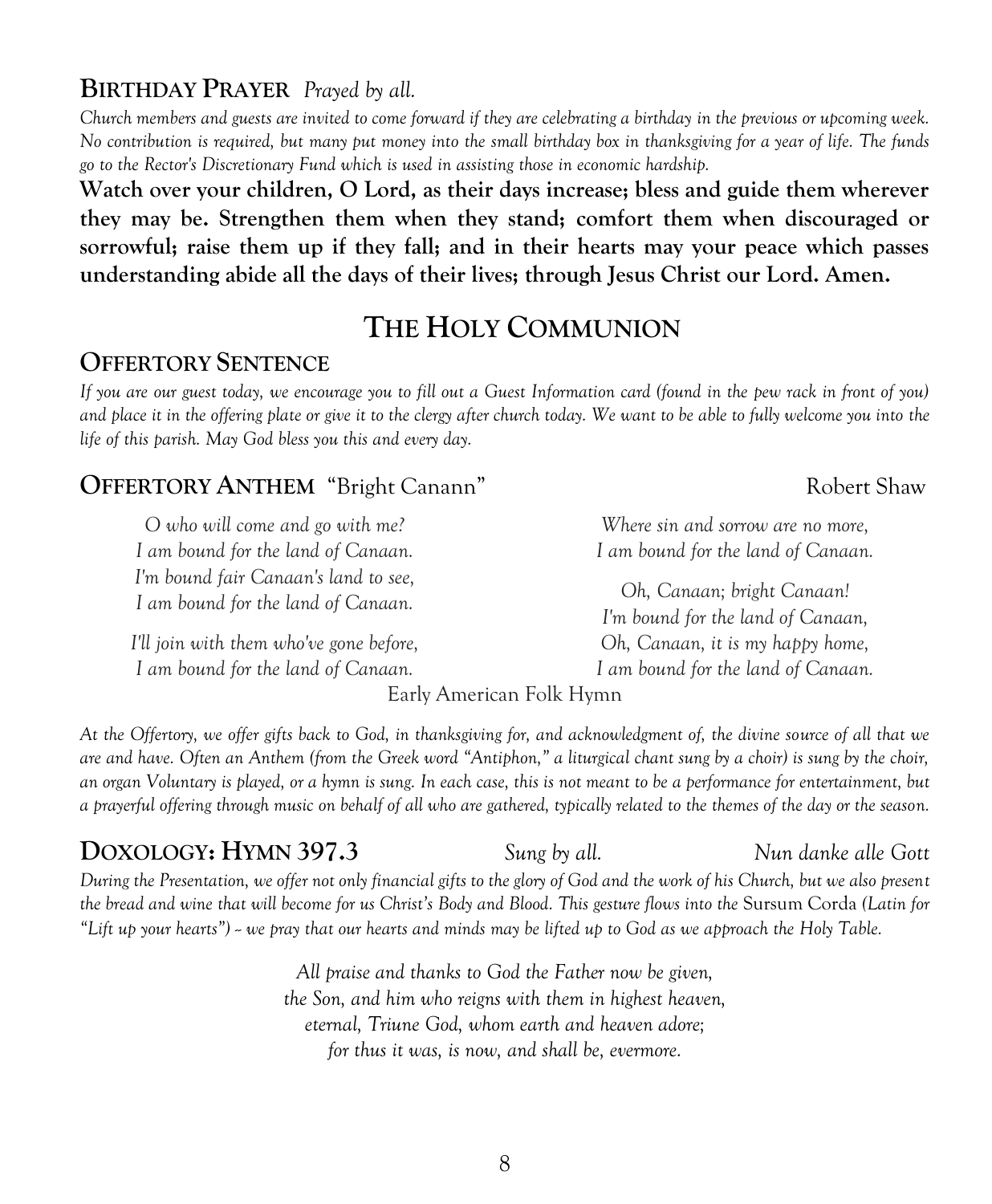# **EUCHARISTIC PRAYER 2**

| Celebrant: | The Lord be with you.                      | People: | And also with you.                                                          |
|------------|--------------------------------------------|---------|-----------------------------------------------------------------------------|
| Celebrant: | Lift up your hearts.                       | People: | We lift them to the Lord.                                                   |
| Celebrant: | Let us give thanks to the Lord our God.    |         |                                                                             |
| People:    | It is right to give God thanks and praise. |         |                                                                             |
| Celebrant: |                                            |         | We praise you and we bless you lifting our voices to magnify you as we say: |



*Celebrant:* Glory and honor and praise to you, holy and living God. To deliver us from the power of sin and death and to reveal the riches of your grace, you looked with favor upon Mary, your willing servant, that she might conceive and bear a son, Jesus the holy child of God. Living among us, Jesus loved us. He broke bread with outcasts and sinners, healed the sick, and proclaimed good news to the poor. He yearned to draw all the world to himself yet we were heedless of his call to walk in love. Then, the time came for him to complete upon the cross the sacrifice of his life, and to be glorified by you.

On the night before he died for us, Jesus was at table with his friends. He took bread, gave thanks to you, broke it, and gave it to them, and said: "Take, eat: This is my Body, which is given for you. Do this for the remembrance of me."

As supper was ending, Jesus took the cup of wine. Again, he gave thanks to you, gave it to them, and said: "Drink this, all of you: This is my Blood of the new Covenant, which is poured out for you and for all for the forgiveness of sins. Whenever you drink it, do this for the remembrance of me."

Now gathered at your table, O God of all creation, and remembering Christ, crucified and risen, who was and is and is to come, we offer to you our gifts of bread and wine, and ourselves, a living sacrifice.

Pour out your Spirit upon these gifts that they may be the Body and Blood of Christ. Breathe your Spirit over the whole earth and make us your new creation, the Body of Christ given for the world you have made.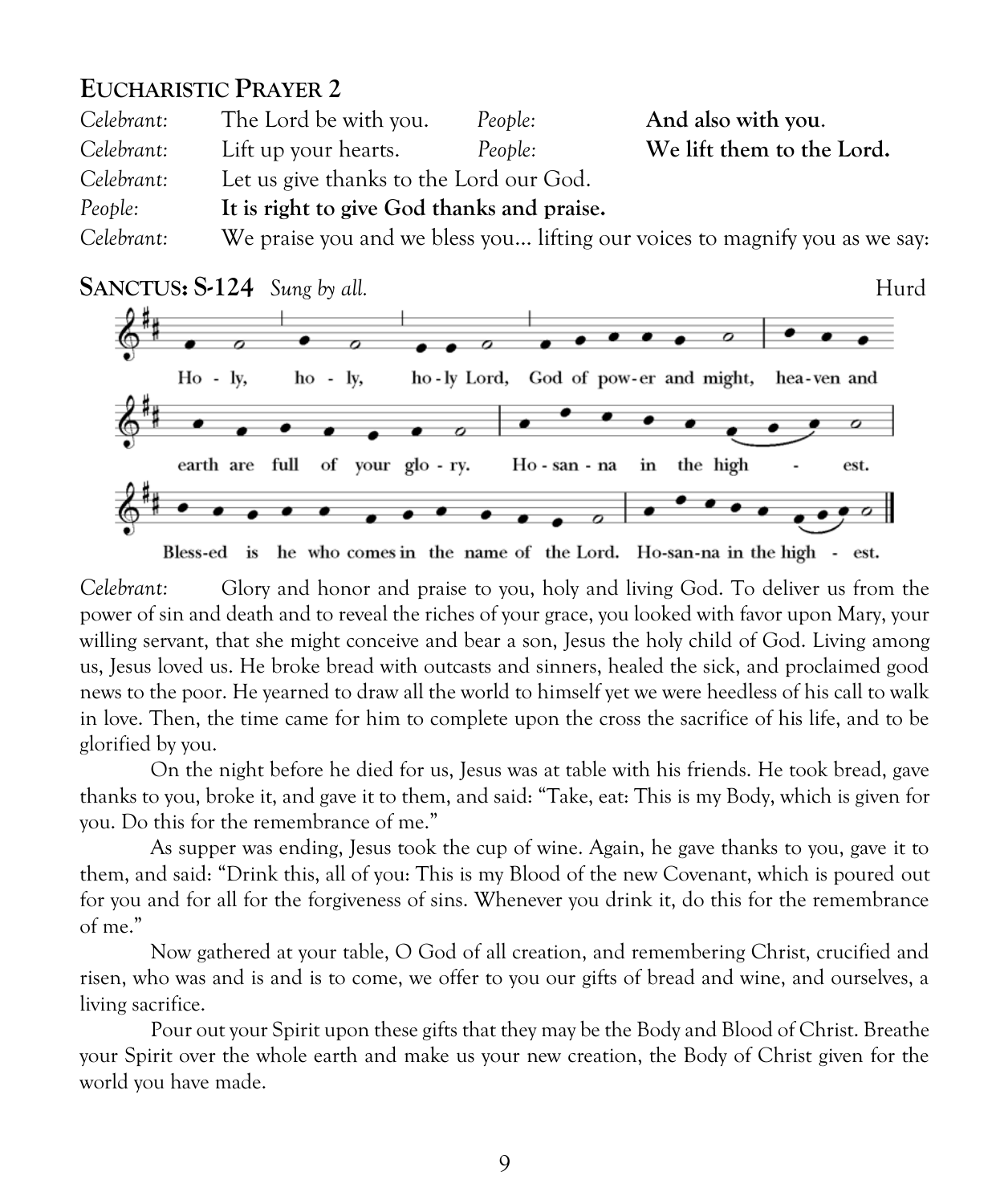In the fullness of time bring us, with Ever-blessed Mary all your saints, from every tribe and language and people and nation, to feast at the banquet prepared from the foundation of the world. Through Christ and with Christ and in Christ, in the unity of the Holy Spirit, to you be honor, glory, and praise, for ever and ever.

### *People:* **AMEN.**

*"Amen" is a Hebrew word of assent, meaning, "so be it" or "I agree." It has had an important place in Christian worship since the earliest days of the Church, and the* Amen *proclaimed by the people here, whether sung or spoken, is known as the "Great Amen" – representing one of the supreme high points of the entire Eucharistic liturgy, concluding the Eucharistic Prayer. It is printed in all capital letters in the Prayer Book to highlight its importance.*

### **THE LORD'S PRAYER**

*Celebrant:* And now, as our Savior Christ has taught us, we are bold to say,

*All:* **Our Father, who art in heaven, hallowed be thy Name, thy kingdom come, thy will be done, on earth as it is in heaven. Give us this day our daily bread. And forgive us our trespasses, as we forgive those who trespass against us. And lead us not into temptation, but deliver us from evil. For thine is the kingdom, and the power, and the glory, for ever and ever. Amen.** 



*Celebrant:* The Gifts of God for the People of God….

*All are welcome and invited to come forward to receive either Communion or a blessing. After the invitation to Communion, you may be seated. Beginning from the front pews, when an usher reaches your pew please form a*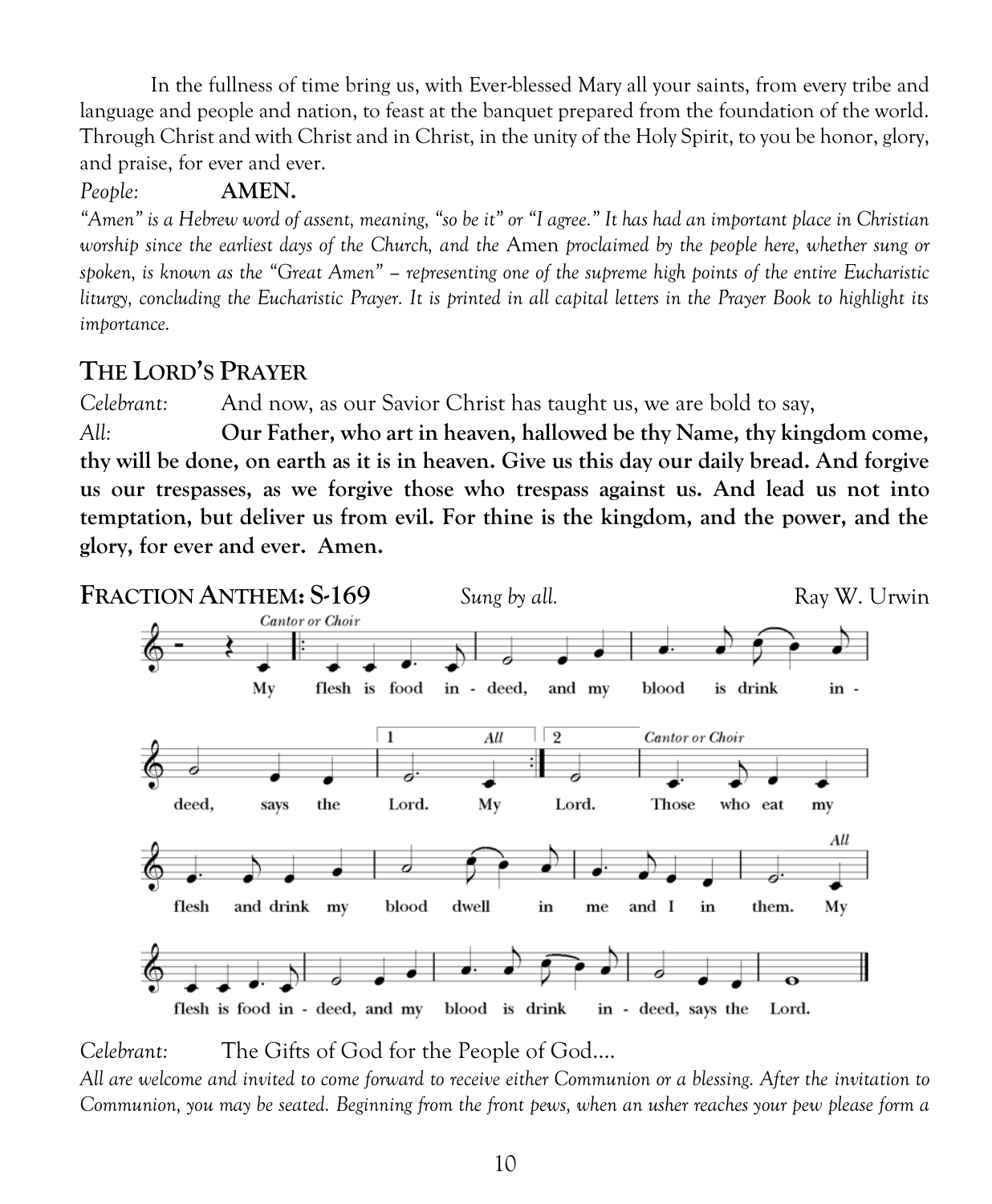*queue down the center aisle to the altar rail. If you need Communion brought to your pew, please let an usher know. Kneel (or stand if unable) at the rail, filling in spaces from your right to the left. Place your right palm face-up on your left palm and the clergy will give you a piece of bread, which you then consume. A chalice bearer will then give you the chalice to drink from. Please assist the chalice bearer in guiding it to your lips. If you do not wish to receive the chalice, cross your arms across your chest after receiving the bread and remain at the altar rail until after the chalice has passed you. You can return to your pew via the side aisles. There is no intinction (dipping) of the bread into the wine. Gluten-free wafers are available - to request one, place your palms face down instead of up. All Baptized Christians (in any tradition or denomination) are welcome to receive Communion. If you are not Baptized and desire to be a part of and receive the Body of Christ, please speak with our clergy. Any person (regardless of Baptismal status or tradition) may come forward for a prayer of blessing instead of receiving Communion. Place your arms across your chest to indicate this intent before receiving the bread.*

### **COMMUNION HYMN** #339 Deck thyself, my soul with gladness *Schmucke dich*

*Sung by all.*

*Hymns, anthems, or other musical offerings may be included during this time, as further meditation and reflection upon the great gift of life and grace offered to us through Christ's Sacrament. You might also find prayers 66 & 67 on page 834 of the Book of Common Prayer to be beneficial.*

# **THE POST-COMMUNION PRAYER** *Please stand or kneel.*

*Celebrant:* Let us pray.

*All:* **God of abundance, you have fed us with the bread of life and cup of salvation; you have united us with Christ and one another; and you have made us one with all your people in heaven and on earth. Now send us forth in the power of your Spirit, that we may proclaim your redeeming love to the world and continue for ever in the risen life of Christ our Savior. Amen.**

# **THE BLESSING**

**HYMN** #655 O Jesus, I have promised *Please stand. Sung by all. Nyland*

*Just as the Eucharistic liturgy began by singing in procession, following the Cross of Christ, so too we now depart as a travelling, singing people, following Christ where he may lead into the world, to serve and be witnesses of his love and grace.* 

# **THE DISMISSAL**

*Deacon:* Go in peace to love and serve the Lord. *People:* **Thanks be to God.**

# **VOLUNTARY**

*Please be seated for the Voluntary, or exit quietly, mindful of those who remain to listen or pray. The concluding Voluntary, much like the opening Voluntary, is a musical offering of prayer in celebration of God's great gifts to us. Those who wish to listen are invited to come forward to sit in the front pews of the nave (not the choir stalls).*